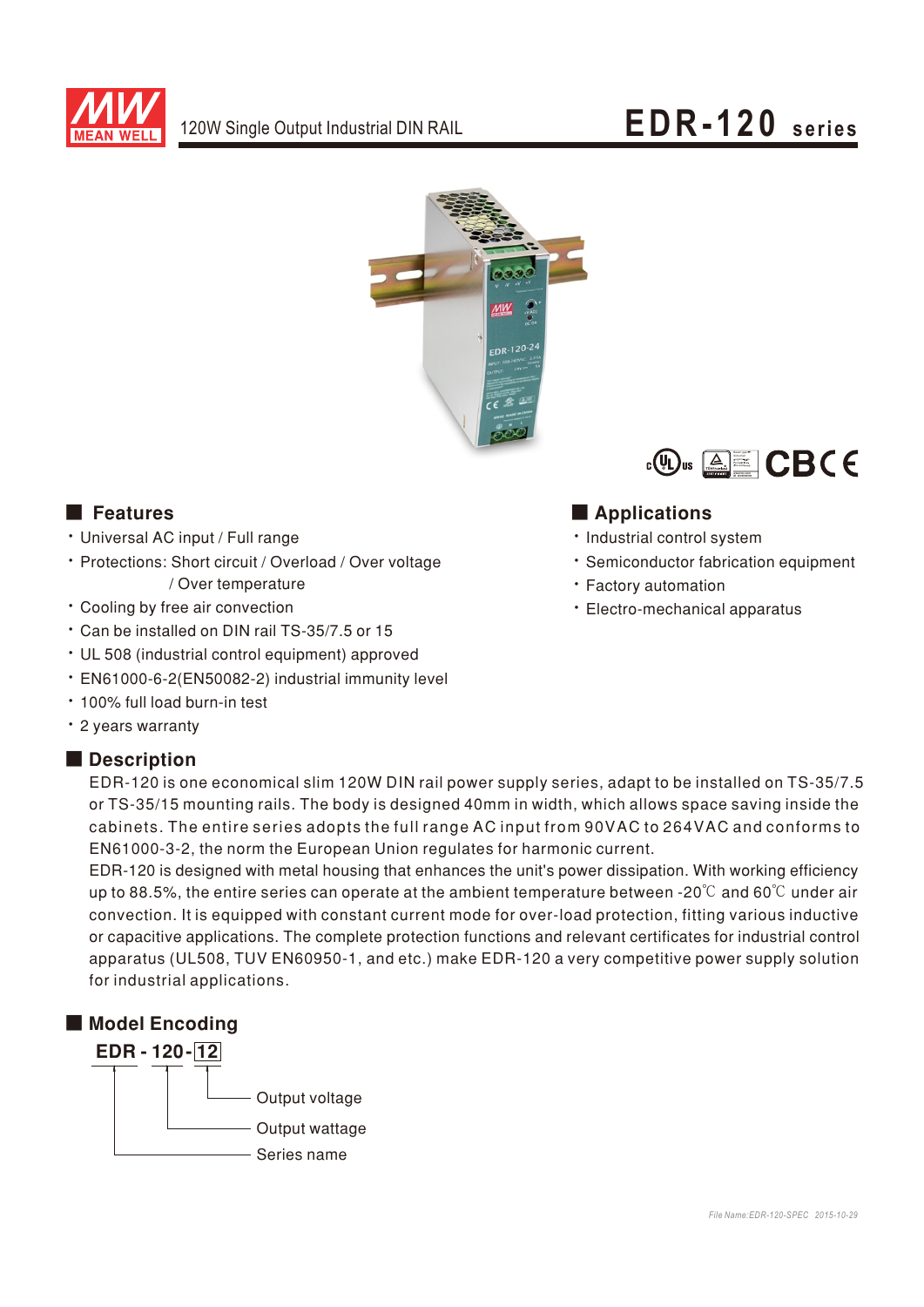

#### **SPECIFICATION**

| <b>MODEL</b>                                  |                                                                                                      | EDR-120-12                                                                                                                                                                                                                                   | EDR-120-24                                                   | EDR-120-48 |
|-----------------------------------------------|------------------------------------------------------------------------------------------------------|----------------------------------------------------------------------------------------------------------------------------------------------------------------------------------------------------------------------------------------------|--------------------------------------------------------------|------------|
| <b>OUTPUT</b>                                 | <b>DC VOLTAGE</b>                                                                                    | 12V                                                                                                                                                                                                                                          | <b>24V</b>                                                   | 48V        |
|                                               | <b>RATED CURRENT</b>                                                                                 | 10A                                                                                                                                                                                                                                          | 5A                                                           | 2.5A       |
|                                               | <b>CURRENT RANGE</b>                                                                                 | $0 - 10A$                                                                                                                                                                                                                                    | $0 - 5A$                                                     | $0 - 2.5A$ |
|                                               | <b>RATED POWER</b>                                                                                   | <b>120W</b>                                                                                                                                                                                                                                  | <b>120W</b>                                                  | 120W       |
|                                               | RIPPLE & NOISE (max.) Note.2 100mVp-p                                                                |                                                                                                                                                                                                                                              | 120mVp-p                                                     | 150mVp-p   |
|                                               | <b>VOLTAGE ADJ. RANGE</b>                                                                            | $12 - 14V$                                                                                                                                                                                                                                   | $24 - 28V$                                                   | $48 - 55V$ |
|                                               | <b>VOLTAGE TOLERANCE</b> Note.3 $\pm$ 2.0%                                                           |                                                                                                                                                                                                                                              | ±1.0%                                                        | ±1.0%      |
|                                               | <b>LINE REGULATION</b>                                                                               | $\pm 0.5\%$                                                                                                                                                                                                                                  | ±0.5%                                                        | ±0.5%      |
|                                               | <b>LOAD REGULATION</b>                                                                               | ±1.0%                                                                                                                                                                                                                                        | ±1.0%                                                        | ±1.0%      |
|                                               | <b>SETUP, RISE TIME</b>                                                                              | 1200ms, 60ms/230VAC                                                                                                                                                                                                                          | 2500ms, 60ms/115VAC at full load                             |            |
|                                               | <b>HOLD UP TIME (Typ.)</b>                                                                           | 10ms/115VAC at full load<br>16ms/230VAC                                                                                                                                                                                                      |                                                              |            |
|                                               | <b>VOLTAGE RANGE</b>                                                                                 | Note.6 $90 \sim 264$ VAC<br>127~370VDC                                                                                                                                                                                                       | [DC input operation possible by connecting AC/L(+), AC/N(-)] |            |
| <b>INPUT</b>                                  | <b>FREQUENCY RANGE</b>                                                                               | $47 \sim 63$ Hz                                                                                                                                                                                                                              |                                                              |            |
|                                               | <b>EFFICIENCY (Typ.)</b>                                                                             | 85%                                                                                                                                                                                                                                          | 87.5%                                                        | 88.5%      |
|                                               | <b>AC CURRENT (Typ.)</b>                                                                             | 1.3A/230VAC<br>2.25A/115VAC                                                                                                                                                                                                                  |                                                              |            |
|                                               | <b>INRUSH CURRENT (Typ.)</b>                                                                         | 20A/115VAC<br>35A/230VAC                                                                                                                                                                                                                     |                                                              |            |
|                                               | <b>LEAKAGE CURRENT</b>                                                                               | <1mA/240VAC                                                                                                                                                                                                                                  |                                                              |            |
| <b>PROTECTION</b>                             | <b>OVERLOAD</b>                                                                                      | 105 ~ 130% rated output power                                                                                                                                                                                                                |                                                              |            |
|                                               |                                                                                                      | Protection type : Constant current limiting, recovers automatically after fault condition is removed                                                                                                                                         |                                                              |            |
|                                               | <b>OVER VOLTAGE</b>                                                                                  | $14 - 17V$                                                                                                                                                                                                                                   | $29 - 33V$                                                   | $56 - 65V$ |
|                                               |                                                                                                      | Protection type : Shut down o/p voltage, re-power on to recover                                                                                                                                                                              |                                                              |            |
|                                               | <b>OVER TEMPERATURE</b>                                                                              | Shut down o/p voltage, re-power on to recover                                                                                                                                                                                                |                                                              |            |
|                                               | WORKING TEMP.                                                                                        | -20 $\sim$ +60°C (Refer to "Derating Curve")                                                                                                                                                                                                 |                                                              |            |
|                                               | <b>WORKING HUMIDITY</b>                                                                              | 20~95% RH non-condensing                                                                                                                                                                                                                     |                                                              |            |
|                                               | ENVIRONMENT STORAGE TEMP., HUMIDITY                                                                  | $-40 \sim +85^{\circ}$ C, 10 ~ 95% RH                                                                                                                                                                                                        |                                                              |            |
|                                               | <b>TEMP. COEFFICIENT</b>                                                                             | $\pm$ 0.03%/°C (0 ~ 50°C)                                                                                                                                                                                                                    |                                                              |            |
|                                               | <b>VIBRATION</b>                                                                                     | Component:10 ~ 500Hz, 2G 10min./1cycle, 60min. each along X, Y, Z axes; Mounting: Compliance to IEC60068-2-6                                                                                                                                 |                                                              |            |
|                                               | <b>SAFETY STANDARDS</b>                                                                              | UI508, TUV EN60950-1 approved;(meet EN60204-1)                                                                                                                                                                                               |                                                              |            |
| <b>SAFETY &amp;</b><br><b>EMC</b><br>(Note 4) | <b>WITHSTAND VOLTAGE</b>                                                                             | I/P-O/P:3KVAC I/P-FG:2KVAC O/P-FG:0.5KVAC                                                                                                                                                                                                    |                                                              |            |
|                                               | <b>ISOLATION RESISTANCE</b>                                                                          | I/P-O/P, I/P-FG, O/P-FG:>100M Ohms / 500VDC / 25°C/ 70% RH                                                                                                                                                                                   |                                                              |            |
|                                               | <b>EMC EMISSION</b>                                                                                  | Compliance to EN55022 (CISPR22) Class A, EN61000-3-2,-3                                                                                                                                                                                      |                                                              |            |
|                                               | <b>EMC IMMUNITY</b>                                                                                  | Compliance to EN61000-4-2,3,4,5,6,8,11, EN55024, EN61000-6-2 (EN50082-2), heavy industry level, criteria A                                                                                                                                   |                                                              |            |
|                                               | MTBF                                                                                                 | 474.6K hrs min. MIL-HDBK-217F $(25^{\circ}C)$                                                                                                                                                                                                |                                                              |            |
| <b>OTHERS</b>                                 | 40*125.2*113.5mm (W*H*D)<br><b>DIMENSION</b>                                                         |                                                                                                                                                                                                                                              |                                                              |            |
|                                               | <b>PACKING</b>                                                                                       | 0.6Kg; 20pcs/13Kg/1.16CUFT                                                                                                                                                                                                                   |                                                              |            |
| <b>NOTE</b>                                   |                                                                                                      | 1. All parameters NOT specially mentioned are measured at 230VAC input, rated load and 25°C of ambient temperature.                                                                                                                          |                                                              |            |
|                                               |                                                                                                      | 2. Ripple & noise are measured at 20MHz of bandwidth by using a 12" twisted pair-wire terminated with a 0.1uf & 47uf parallel capacitor.                                                                                                     |                                                              |            |
|                                               |                                                                                                      | 3. Tolerance : includes set up tolerance, line regulation and load regulation.<br>4. The power supply is considered a component which will be installed into a final equipment. The final equipment must be re-confirmed that it still meets |                                                              |            |
|                                               | EMC directives.                                                                                      |                                                                                                                                                                                                                                              |                                                              |            |
|                                               |                                                                                                      | 5. Installation clearances : 40mm on top, 20mm on the bottom, 5mm on the left and right side are recommended when loaded permanently with full power.<br>In case the adjacent device is a heat source, 15mm clearance is recommended.        |                                                              |            |
|                                               |                                                                                                      |                                                                                                                                                                                                                                              |                                                              |            |
|                                               | 6. Derating may be needed under low input voltage. Please check the derating curve for more details. |                                                                                                                                                                                                                                              |                                                              |            |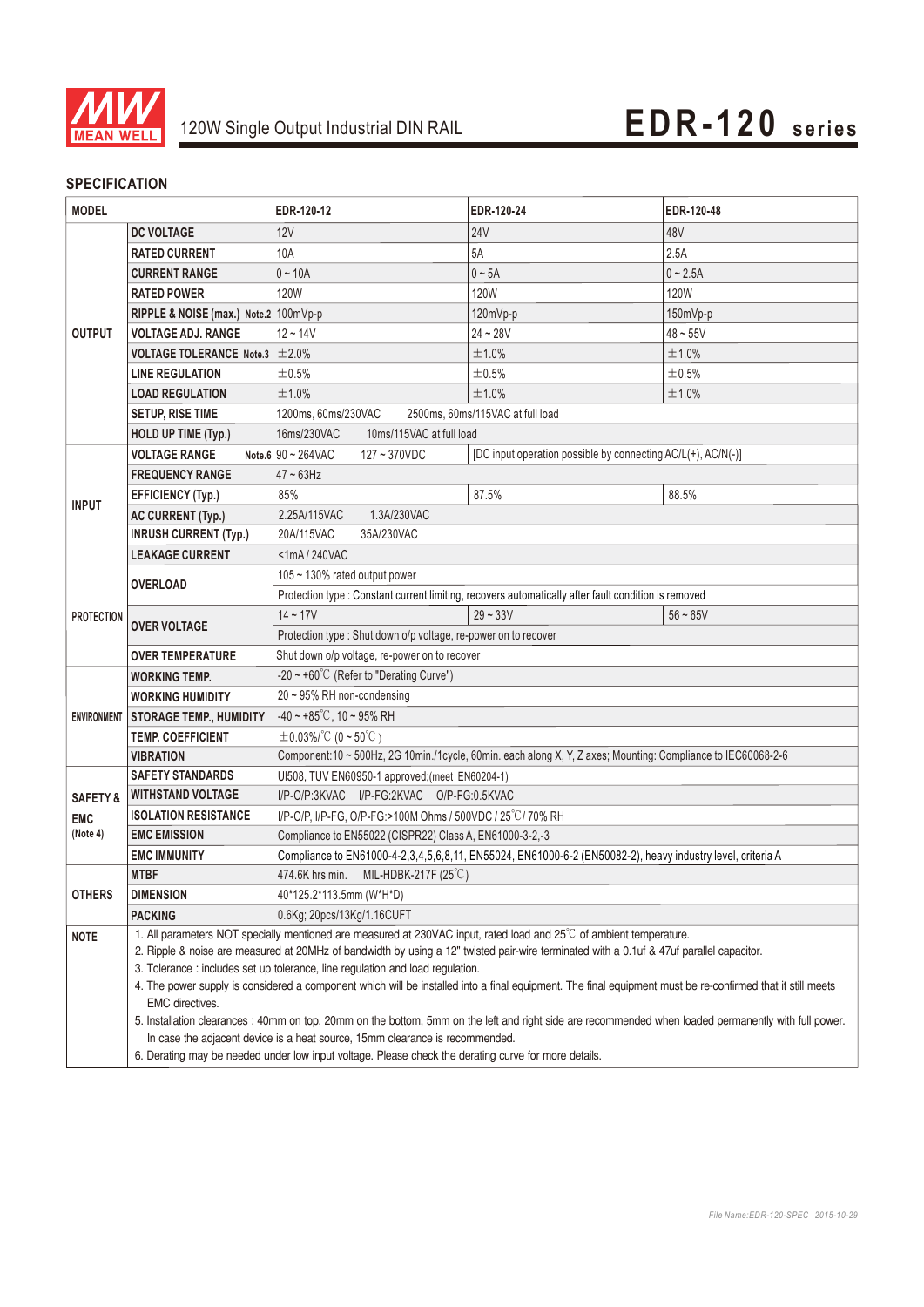

# 120W Single Output Industrial DIN RAIL **EDR-120** series